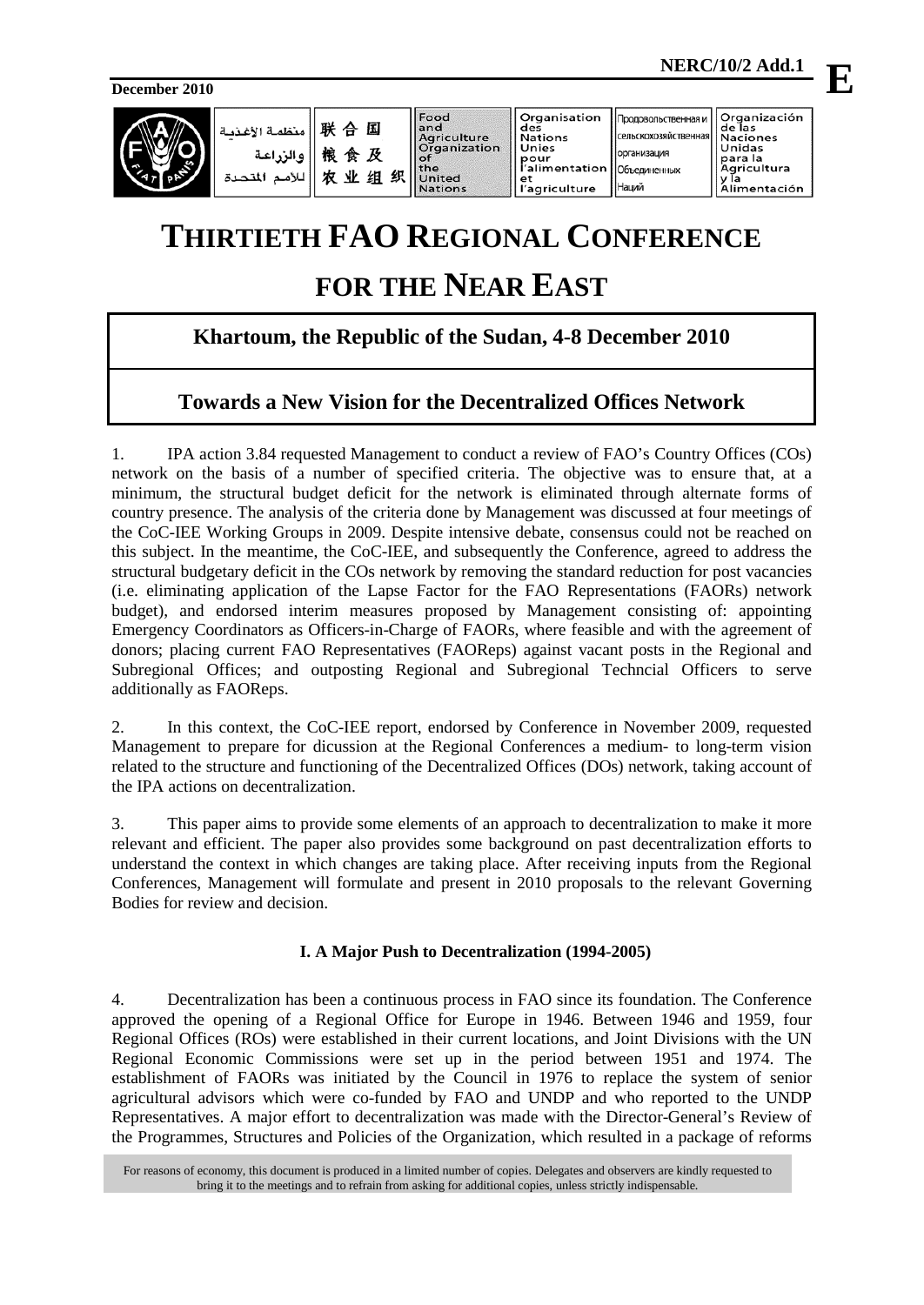to the FAO Council in 1994. Decentralization was defined as one of the Guiding Principles and the Organization therefore aimed for "The largest possible measure of decentralization of technical activities to regional, sub-regional and country levels"<sup>[1](#page-1-0)</sup>.

# **Structure and Functioning of Decentralized Offices Network**

5. **Regional and Subregional Offices**. The 1994 package of reforms strengthened the five ROs through the transfer of technical and policy assistance expertise and establishment of Management Support Units. They were made responsible for identifying the priority areas of action for the Organization in the region; monitoring and reporting on major regional developments and trends in agriculture; advising on the normative and technical cooperation work of the Organization in the respective regions; providing the first-line of technical support to countries and the field programme; providing the managerial and administrative support for field programme implementation; and organizing the Regional Conferences and technical meetings of a regional nature. In the initial phase of decentralization during the 1994-95 biennium, in addition to the strengthening of the five existing ROs, five Subregional Offices (SROs) were established to provide better and more responsive support to Members. At the same time the Joint Divisions with the Regional Economic Commissions were abolished.

6. **Country Offices**. The FAO COs evolved from doing predominantly liaison functions to playing a key operational and strategic role. A number of innovative means were used to provide a broader country coverage with the limited budgets available. This included multiple accreditations; national correspondents; and appointment of FAOReps/Outposted Technical Officers .

7. **Field programme operations.** Responsibility for the field programme has been progressively decentralized. Over the period 1996 to 1998, the responsibility for project operations was largely transferred to the ROs. In 2000-2001 national field project operational responsibility was further decentralized to the FAORs, with a core group of operations officers retained in the ROs, operating regional projects and projects in countries with no FAOReps. A very small coordination and monitoring function for the field programme was retained in Rome.

8. **Decentralization of policy assistance and field programme development.** In 1995, the staff dealing with policy assistance to member countries in the former Policy Analysis Division was combined with staff responsible for field programme development in the Technical Cooperation Department and this new division (TCA) was largely decentralized to the Regional and Subregional Offices. In 2004 it was also decided to give COs the lead role in field programme development.

9. **ICT Support.** In 1999, ROs were given Oracle access and all FAOReps were provided Internet access. The Country Office Information Network (COIN) was set up to provide direct access to information about COs. The new Field Accounting System (FAS) and office automation brought significant changes in communication and the overall reporting and account management at country level. Through the Internet, COs were provided access to a steadily expanding set of services such as access to basic budgetary and financial information (Data Warehouse) and field programme management information system (FPMIS).

10. **Delegation of Authorities.** The procurement ceiling of FAOReps was increased in 1997 from USD20,000 to USD25,000 and those of Subregional Representatives to USD50,000 and Regional Representatives (RRs) to USD100,000. The FAOReps were also given greater authority to recruit national consultants.

-

<span id="page-1-0"></span> $1$  CL 106/2, paragraph 24.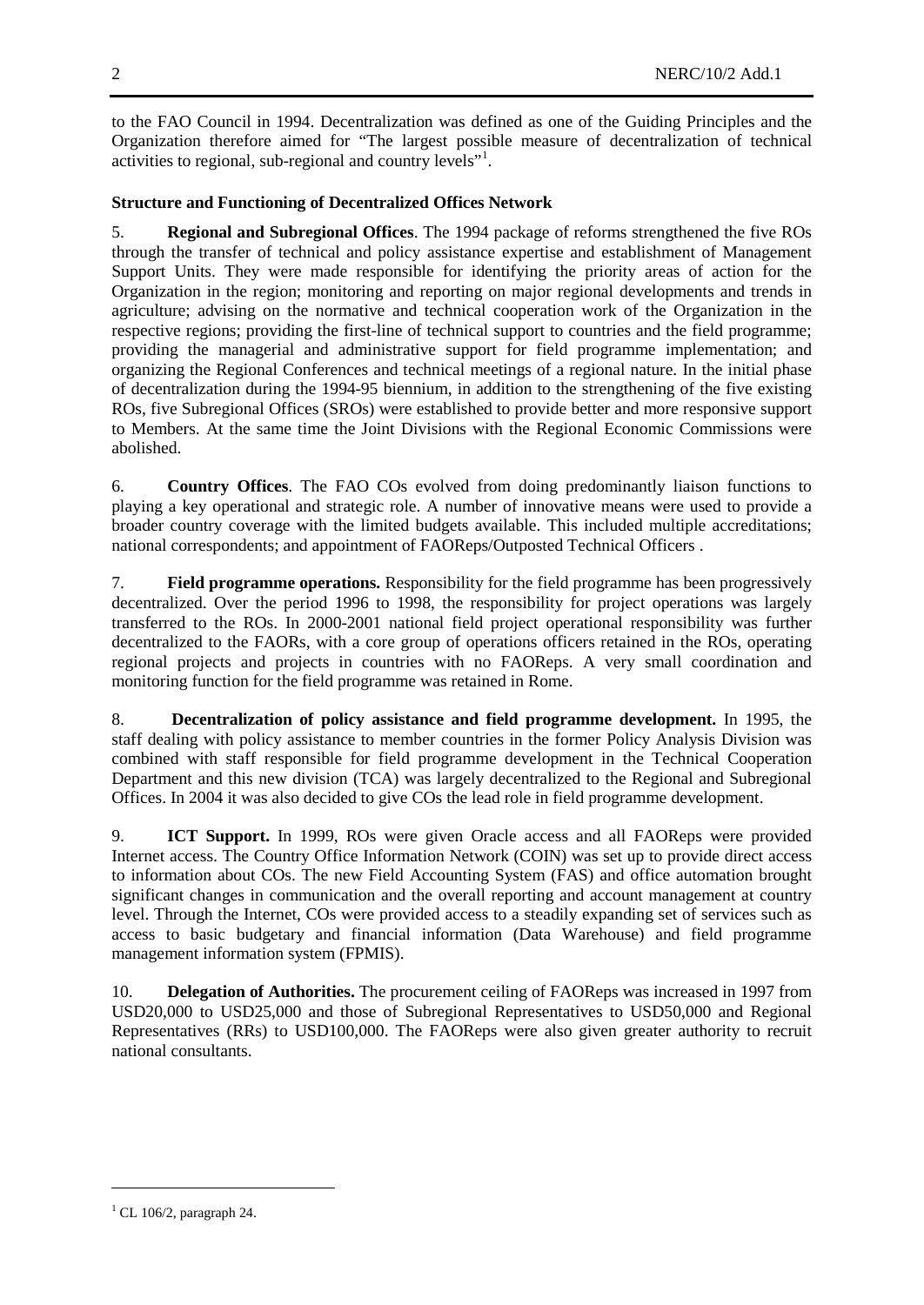#### **II. Changes Following the Independent Evaluation of FAO's Decentralization**

11. Over 2003-04, some ten years after the first major move to decentralization, an independent evaluation was commissioned by FAO Management and the Programme Committee to undertake an assessment of decentralization and to put forward recommendations<sup>[2](#page-2-0)</sup>. The Evaluation team suggested a number of ways to improve the work of the DOs network.

#### **The Vision for Decentralization (2005)**

12. Management response to the Evaluation was discussed at three Programme Committee meetings (92nd, 93rd and 94th Sessions) and actions proposed were endorsed. The Management response included a "Vision for Decentralization" which aimed at providing an overall context for decentralization<sup>[3](#page-2-1)</sup>. The Vision envisaged that the DOs network, working with other parts of the Organization, identifying trends, sharing knowledge, building consensus and commitment and, working with countries and other partners, would use knowledge to leverage and implement solutions to the problems of hunger, poverty and sustainable development. Other key elements of the Vision were:

- **Country Offices.** In keeping with the country focus, FAO needs to have a comprehensive country-level presence. However, the type and method of funding of FAO presence would vary, for example through multiple accreditations.
- **Regional and Subregional Offices.** The first line of technical support to countries, other than from the CO, will come from the multidisciplinary technical teams located at the SROs – the number of which would be increased. The Regional Offices' role would change, focusing more on major regional issues and concerns.
- **Programme Development.** The Organization's structure, its programme of work, and its systems and procedures, should take a country-focused approach. The National Medium-Term Priority Frameworks (NMTPFs) would outline how FAO can best assist the country in meeting its priorities. The NMTPFs would also serve as the building blocks for FAO's Subregional and Regional programmes. The results of the Regional Conferences and other regional bodies, such as the regional forestry commissions and regional fisheries bodies, would also provide input to the development of regional programmes, which would subsequently be melded into the Organization's corporate Programme of Work and Budget and Medium Term Plan. The NMTPFs would also serve as input for determining the mix of technical skills at the Subregional and Regional levels.
- **Human Resources.** FAO country staff must be highly qualified and the best possible candidates would be selected as FAOReps. The briefing, training and assessment of FAOReps would be improved. The COs would draw technical expertise from all parts of the Organization. Access to expertise outside the Organization should be facilitated by the substantial increase of budgets for non-staff human resources throughout the Organization.
- **Administrative Issues.** All parts of the Organization's structure must function effectively and efficiently. There would be better financing of the decentralized structures, greater access to corporate systems, and increased delegation of authority to spend and receive resources and undertake certain personnel decisions and transactions.
- **Communication.** Communication and staff exchange/rotation between headquarters and the DOs and between different levels of the DOs would be improved. This would complement increased innovative use of technology such as e-mail, electronic conferencing and videoconferencing.
- 13. **The Members' Response**. Both the Programme and Finance Committees discussed the

<u>.</u>

<span id="page-2-0"></span> $^{2}$  PC92/6 a) – FC108/18.

<span id="page-2-1"></span><sup>3</sup> PC94/3 and FC 100/26.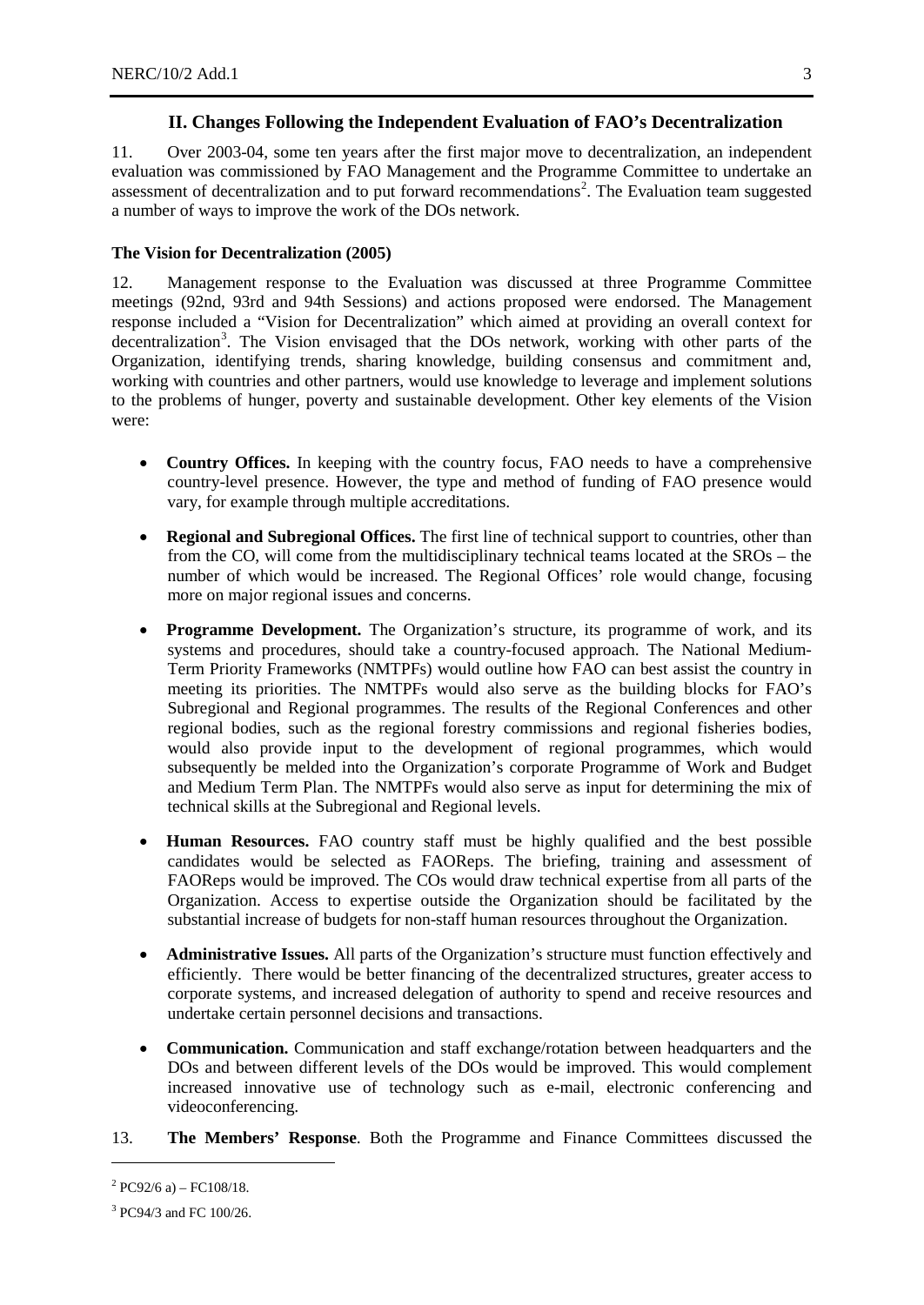Management response, including the Vision for Decentralization. The Programme Committee "was satisfied with the management response and felt that the Secretariat had embraced the general thrusts and most of the evaluation's recommendations." The Finance Committee "appreciated the general thrusts and vision of the document". Both Committees pointed out the need to continue work on the specific actions related to decentralization. The Management proposals on decentralization were endorsed by the FAO Conference in 2005.

# **Decentralization Actions After 2005**

14. Following the Independent Evaluation of FAO's Decentralization, and the Governing Bodies' endorsement of Management proposals, a number of changes were made in the structure and functioning of the DOs network to implement the Vision<sup>[4](#page-3-0)</sup>, some of which are highlighted below.

15. **Country Offices.** New staffing models have been applied to COs, with the objective of improving the distribution of the available resources. The new models have resulted in a reduction of General Service posts and International Administrative Officer posts and the increase of national professional staff. NMTPFs have gradually been introduced and have been completed in 66 member countries. Complemented by production of similar documents at the regional level, they helped give a country focus to programming and budgeting process, as well as to resource mobilization and field programme development.

16. **Subregional Offices.** New SROs were opened in Africa, Central Asia and Central America. Another new SRO is to be opened for countries of the Gulf Cooperation Council States and Yemen, at no cost to the Organization. Multidisciplinary Teams (MDTs) were set up in two other locations, bringing to 13 the total number of SROs/MDTs. Subregional Management Teams comprising the Subregional Coordinators (SRCs), Subregional Technical Officers and FAOReps have been launched. These teams aim to help build synergies in the subregion, and promote a common approach to problems and interaction with subregional institutions working on economic integration and trade promotion. Skill mix in SROs was determined through consultation between ROs and headquarters departments. Following the recommendations of the Asian members at the 28th Regional Conference for Asia and the Pacific, no additional SROs have been established in the Asia and the Pacific Region, except the Subregional Office for the Pacific Islands which was approved by the 106<sup>th</sup> Session of the Council in May 1994.

17. **Regional Offices.** The ROs were given responsibility for leading FAO's response to the regional priorities and implementing related regional programmes and projects. The RRs lead a Regional Management Team, composed of SRCs to review programmatic and managerial challenges and prepare a Regional Priority Framework building on NMTPFs, outcomes of Regional Conferences and requests of regional organizations.

18. **Resources.** Increased resources were made available to ROs and SROs for travel and nonstaff human resources. Half of the income generated from the Administrative and Operational Support (AOS) costs charged to non-emergency projects was provided to FAOReps. Special arrangements have also been made to reimburse FAOReps for their role in the delivery of emergency programmes.

19. **Delegation of Authority.** In May 2006, several measures were introduced to empower the DOs, including for increased authority for Procurement, Letters of Agreement, Recruitment and Operational Cash Accounts. FAOReps were provided a TCP Facility of up to USD200,000 per biennium per country. Authority at the same level for regions and subregions was extended to RRs and SRCs. FAOReps to receive contributions from local donors up to the amount of USD200,000. Procurement authority was increased from USD100,000 to USD150,000 for RRs, from USD50, 000 to USD75,000 for SRCs and from USD25,000 to USD50,000 for FAOReps – and larger authorizations were granted in countries with large emergency programmes. FAOReps were made responsible for the entire development project cycle of the field programme in their countries.

<u>.</u>

<span id="page-3-0"></span><sup>4</sup> See, *inter alia*, Supplement to the Director-General's Programme of Work and Budget 2006-07 (Reform proposals), C 2005/3 Sup.1, and Implementation of Conference Decisions and Proposals from the Director-General, CL131/18.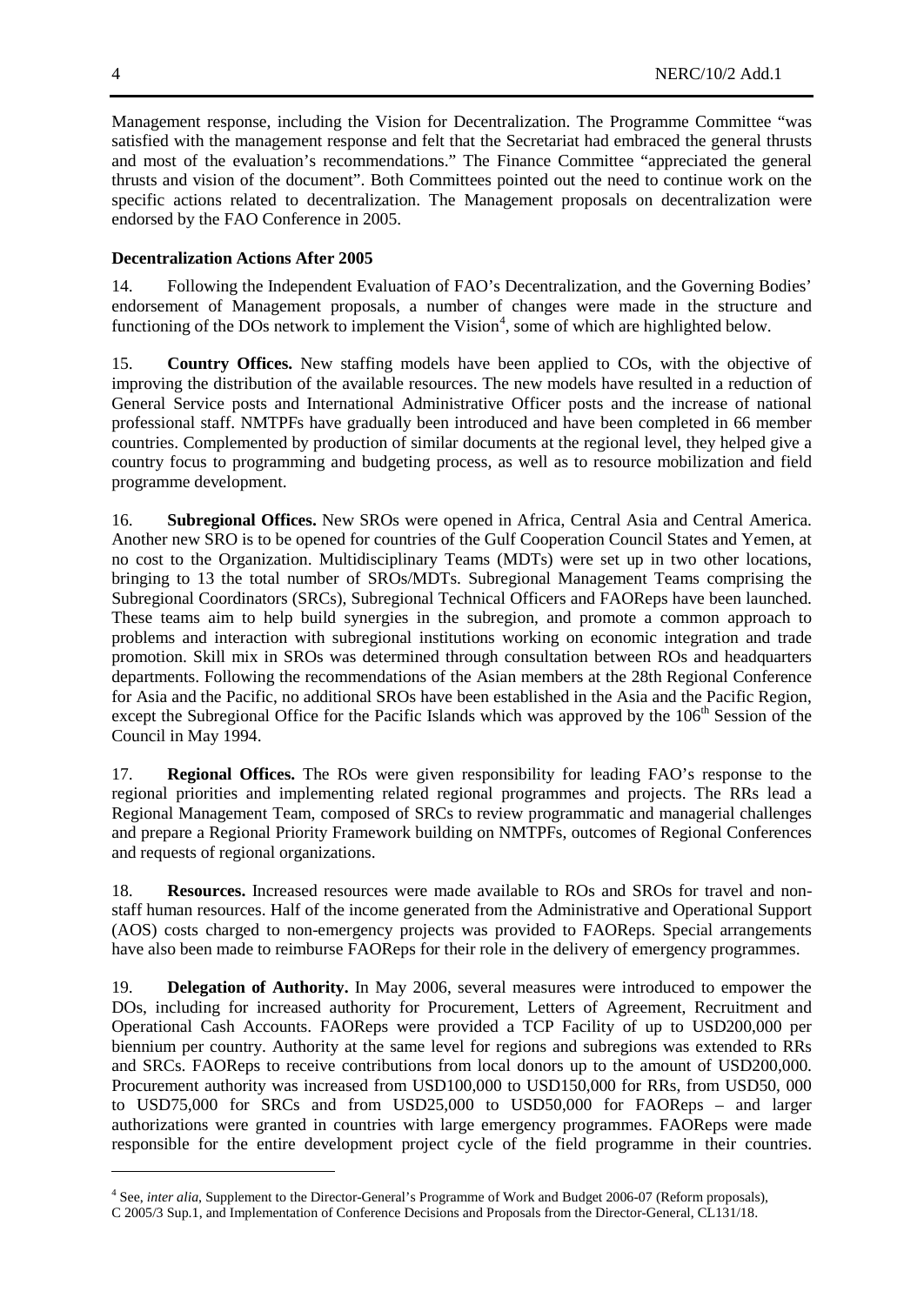Similarly, RRs and SRCs have responsibility and authority for regional and subregional projects in their respective areas of competence.

20. **IT Support for Decentralization.** Significant improvements and expansion of the COIN system produced major streamlining of the administrative processes related to DOs. Budgetary revisions, procurement of goods and services, requests for additional allocations, disposal of old equipment and other processes are now handled electronically through COIN, thus avoiding the need for sending forms and messages to the responsible units at headquarters.

## **III. Towards a New Vision on the Structure and Functioning of FAO Decentralized Offices Network**

21. The Rome Declaration, adopted at the World Summit on Food Security, held in November 2009, stressed "that food security is a national responsibility and that any plans for addressing food security challenges must be nationally articulated, designed, owned and led, and built on consultation with all key stakeholders." The Summit participants further stated that "we will intensify international support to advance effective country-led and regional strategies, to develop country-led investment plans, and to promote mutual responsibility, transparency and accountability". In order to fulfil its mandate FAO must have an effective DOs network to ensure a strong, proactive and responsive FAO presence at country level, working closely with government and development partners. Given that agriculture is a science of ecosystems and local conditions, and that available resources are limited, the FAO network needs to be flexible and tailored to the needs of different Members. The sections below provide some elements of an approach to decentralization to make it more relevant and efficient.

22. **An Overall Vision.** FAO's DOs network has to be further strengthened and consolidated to support Member Countries to meet agreed goals and strategic objectives with regard to sustainable food security and rural development. Their role is to deliver high quality services to Members and ensure that FAO, in pursuing its agreed Strategic Objectives and performing its core functions, addresses national priorities and needs. Based on these considerations, Management's overall vision is to:

*Have in place a DOs network that provides, efficiently and effectively, high quality policy advice and technical services to Members, to help build national capacities to achieve food security and promote agriculture and rural development, while ensuring that FAO's global work addresses national priorities and needs. The DOs network would be staffed with experienced and skilled experts, who can draw upon the full range of technical expertise available in FAO, its Member and Partners, through networks and communities of good practice.* 

### **Structure of DOs Network**

## 23. **Some guiding principles for the struture of the DOs network are**:

- **Size and composition** COs are tailored to the programme requirement of the country, in full synergy with the government and other partners, including the UN system, donors and NGOs. Country presence would be based on a flexible approach which takes account of variations over time in the development needs and capacities of Members.
- **Support structure** ROs/SROs give the highest priority to backstopping and supporting the activities at country level, in order to promote a country programme-driven approach. The concerned SROs, ROs and MDTs provide adequate coverage in terms of technical assistance, policy advice and capacity building, with the support and cooperation of the concerned headquarters technical departments.